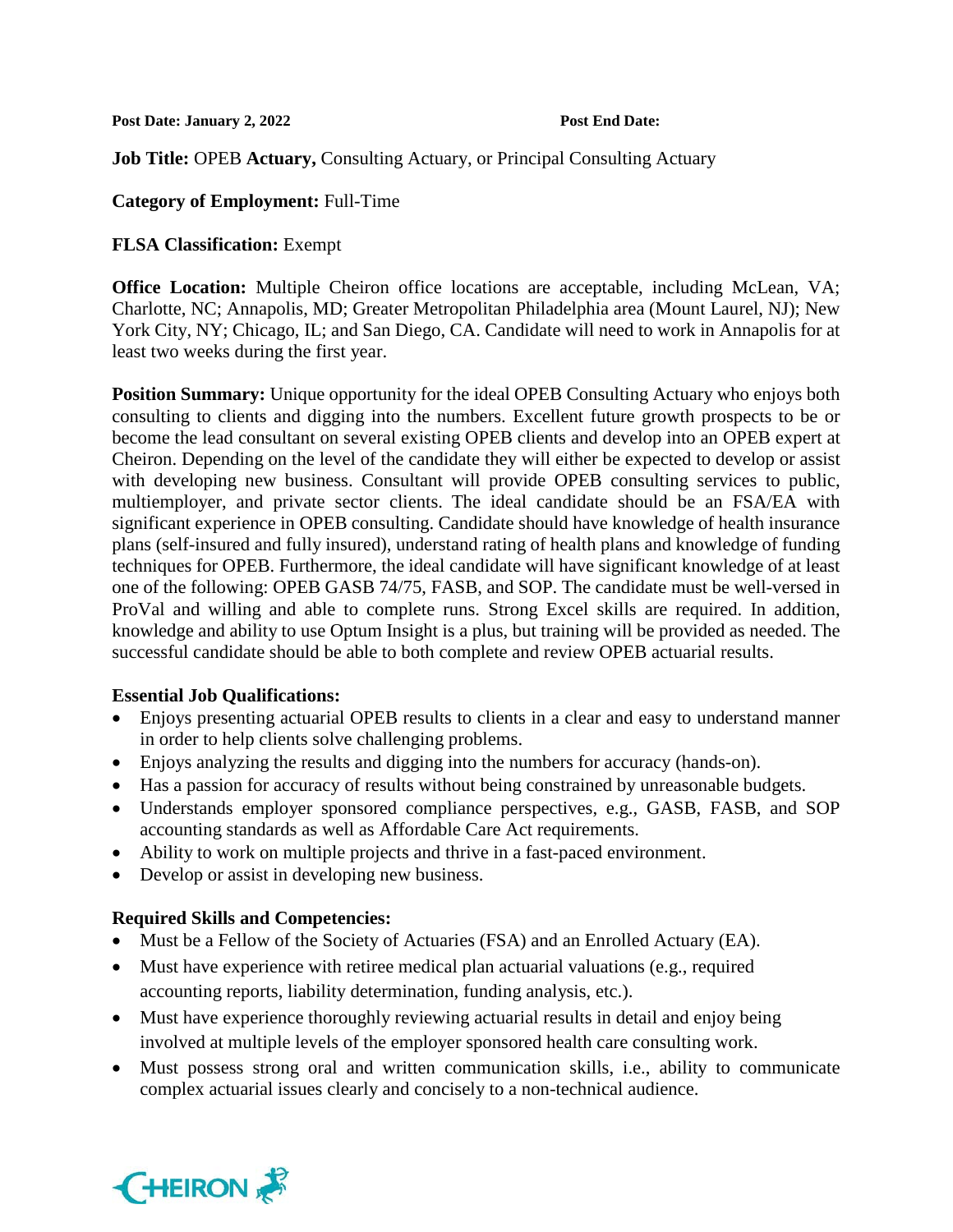- Must be able to lead client and internal client team meetings.
- Must be able to manage several complex projects and clients: i.e., manage deadlines and develop methodologies that work within deadlines and client-set budgets.
- Must be able to maintain client relationships and manage client contract and invoicing processes.
- Excels at managing personal workflow.
- Oversees the work of client team staff as well as mentor and train staff.
- Communicates and works cooperatively with other senior consultants.

# **Additional Requirements:**

- Expertise in Microsoft Office products including Excel, Word, and PowerPoint
- Expertise in ProVal
- Claims processing experience
- Expertise in OptumInsight a plus
- Eligibility processing in databases expertise a plus
- Business development skills a plus
- Travel required

# **Education and Experience Requirements:**

- Bachelor's Degree from a four-year college or university
- Seven to 30+ years of OPEB actuarial consulting experience

**Travel:** Travel to client meetings as well as internal Cheiron meetings is required. Frequency of travel may vary based on client assignments.

**About Cheiron:** Cheiron is a rapidly growing employee-owned actuarial and financial consulting firm that is focused on providing health and pension actuarial consulting services to our clients (multiemployer, public sector, and some corporate). Our mission is to empower benefit plan sponsors to understand and better manage their benefit programs and their resulting financial risks through innovative technological applications and unsurpassed professional expertise. About 100 employees work at Cheiron across the continental US at nine different office locations. Cheiron is flexible and has the unique ability to adjust work assignments to enable employees to have favorable client roles and opportunities and to continue optimal career growth.

Cheiron provides on the job training and competitive compensation packages. Turn-over at Cheiron is low compared to other actuarial consulting firms because our goal is to keep our employees happy as well as our clients. We understand the on-the-job stress that arises from an actuarial consulting position. We strive to ensure each employee has the appropriate work-life balance that works for them based on their unique personal experiences which can change throughout a person's career. Furthermore, for the right candidate, this position may provide an opportunity for equity ownership in the firm.

## **Reasonable Accommodations:**

Reasonable accommodations will be made to enable individuals with disabilities to perform the Essential Job Functions.